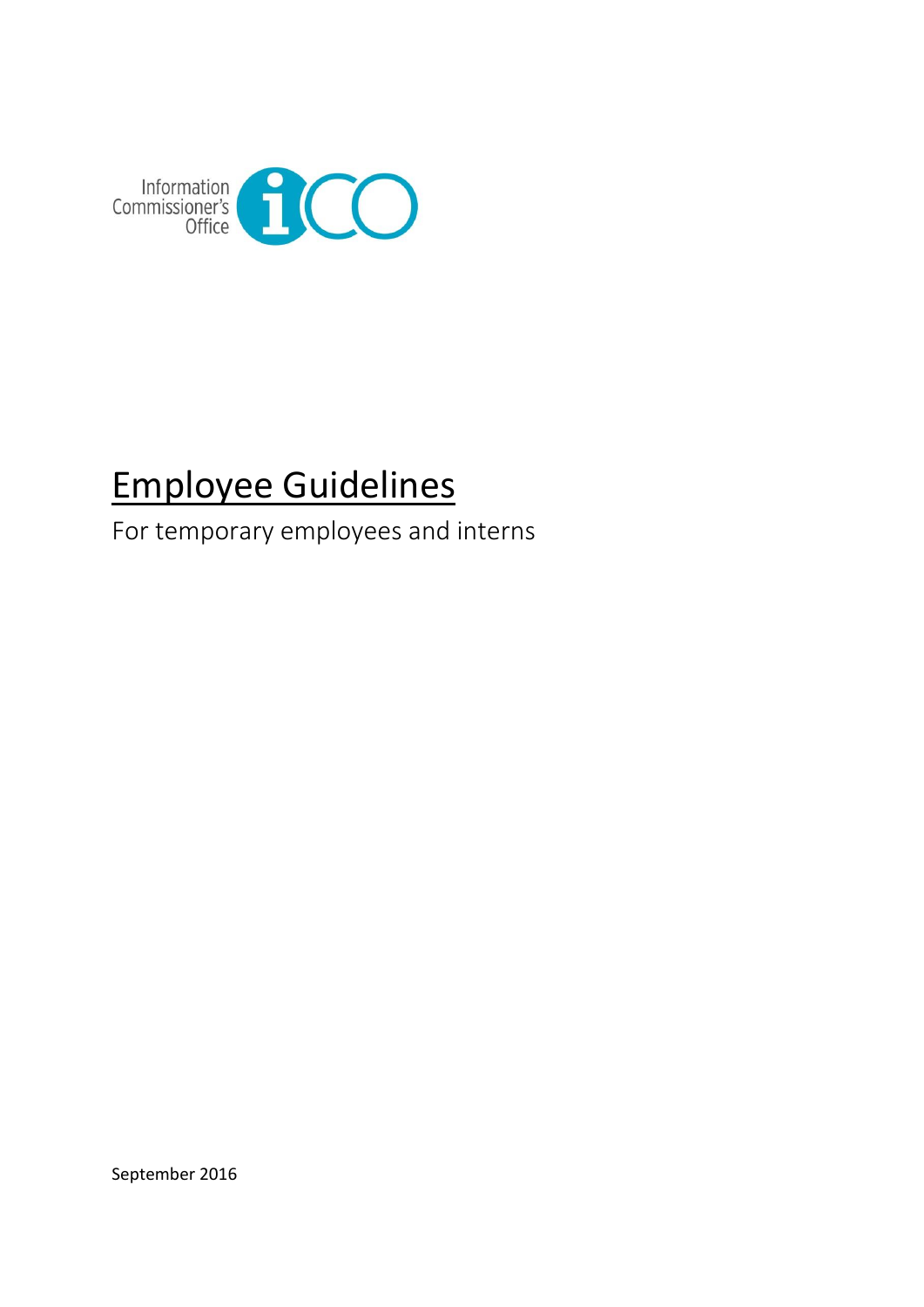# About the Information Commissioner

1. The Information Commissioner's Office (ICO) is an independent public office and the Information Commissioner is appointed by the Governor. The Information Commissioner is not subject to the direction or control of any person in the exercise of her functions to fulfil her mandate under the Public Access to Information (PATI) Act.

## Mandate and Values

- 2. The Information Commissioner's mandate is to promote public access to information, including by raising public awareness and understanding of the rights under the PATI Act and by providing guidance to public authorities with respect to their obligations under the PATI Act.
- 3. The Information Commissioner fulfils this mandate by providing public education about the public's rights under the PATI Act; by providing general guidance about and oversight of public authorities' responsibilities under the PATI Act; and by hearing, investigating and ruling on requesters' appeals from public authorities' decisions about requests for records.
- 4. The ICO's work is guided by three core values: *independence*, *integrity* and *fairness*.

#### **Independence**

- a. We work independently of the Government and civil service to oversee compliance with the PATI Act.
- b. When carrying out her work, the Information Commissioner is not subject to the direction or control of any person.
- c. We will use the full force of the Information Commissioner's powers to promote and safeguard the right to access information.
- d. We will take action when the PATI Act and our policies say we should.
- e. We will engage in our work according to our own policies, without favour, partiality or self-interest.

#### **Integrity**

a. We will make objective, evidence-based decisions based upon the reasoned application of the PATI Act's provisions and our policies to well-founded facts.

#### **Fairness**

- b. We will ensure thorough and timely work.
- c. Our communications will be courteous, professional and direct.
- d. When hearing reviews or conducting investigations, we will explain our findings and conclusions to the public authority and, where appropriate, to the public.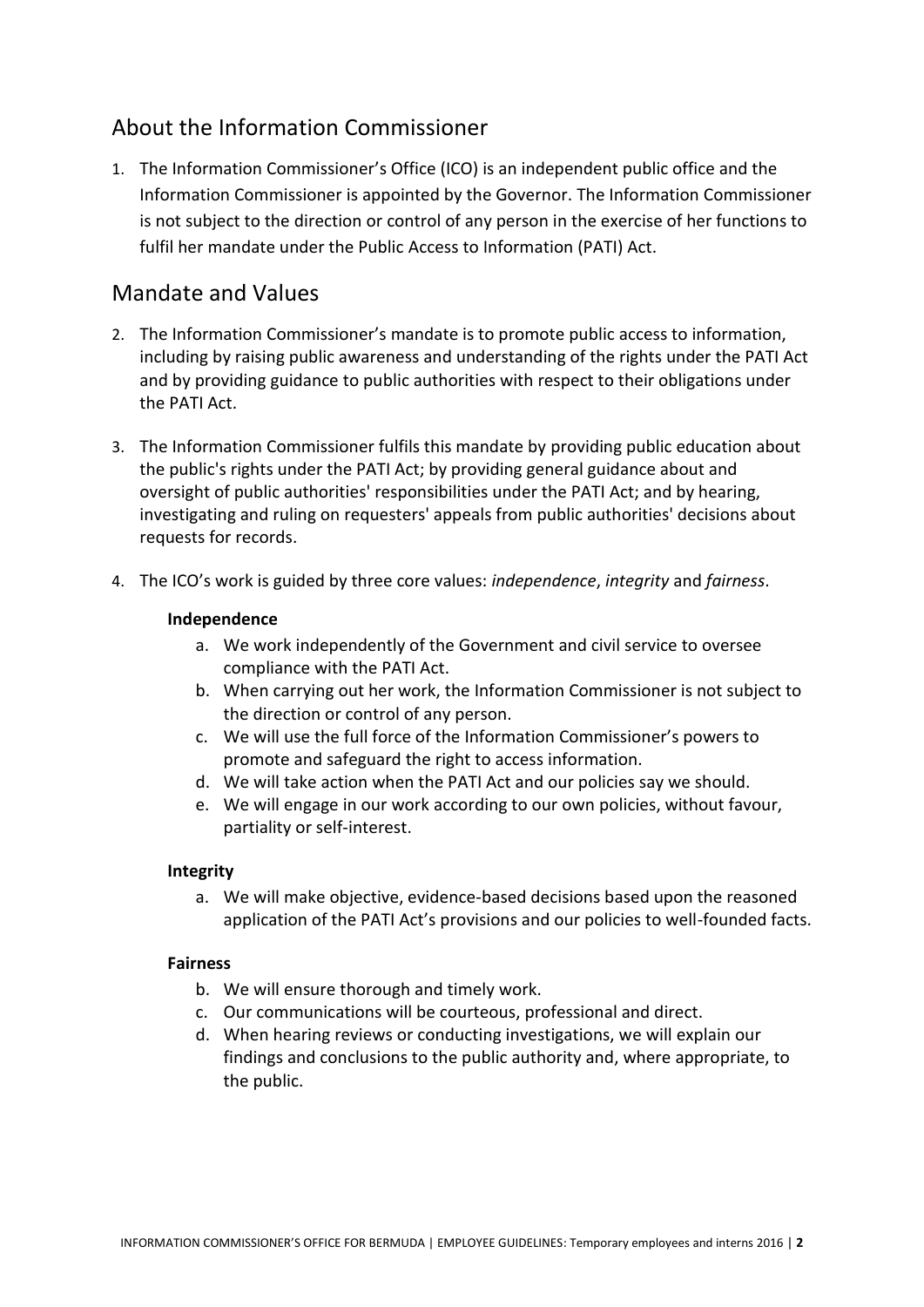# Expectations of Temporary Employees and Interns

5. The ICO's Employee Handbook and other policies and guidelines are currently in development. In the interim, these guidelines should govern your work. If you have a question about an issue that is not covered by these guidelines and expectations, please speak with the Information Commissioner.

#### **Confidentiality**

- 6. As an intern or temporary employee you must be, and be seen to be, independent and honest in the exercise of your duties.
- 7. You must uphold the obligation to maintain confidentiality in respect of all matters, information and documents that come to your knowledge when performing your duties related to investigations, reviews and policy analysis. The ICO's public education program does not fall with the strict confidentiality requirements of section 53 of the PATI Act. The remaining work of the ICO does fall with the strict confidentiality requirements of section 53. When in doubt as to the status of your work, information or documents with respect to confidentiality, please speak to the Information Commissioner.

#### **Computer, Phone and Other Equipment Use**

- 8. The ICO's equipment, as well as our funding for salaries and stipends, comes from the public purse. We have a responsibility to the public to use both our time and equipment in furtherance of the public's benefit and not for our own self-interest.
- 9. You have been provided a computer to perform your work with at the ICO. Our computer use policy prohibits the use of ICO computers for personal activity. We understand that there may be occasions when you need to use the computer for quick, minor activities that do not involve downloading any information or documents. This is permissible during non-working hours, i.e., before work, over your break or lunch. For example, you may need to access directions to a restaurant for lunch. Your use of the ICO computers is subject to review and personal information should not be stored on the ICO computers.
- 10. Please save your work to your **local** drive and not the shared drives provided by the Government Information Technologies Office (ITO).
- 11. Your ICO email address is to be used only for your professional work. It is subject to search if the ICO receives a PATI Act request. Pending finalising of the ICO's Information and Records Management Handbook which explains our email retention policies, you should retain all emails. You should have no expectation of privacy for your ICO emails.
- 12. Personal use of the office phones should be kept to a minimum unless you are on a break or lunch.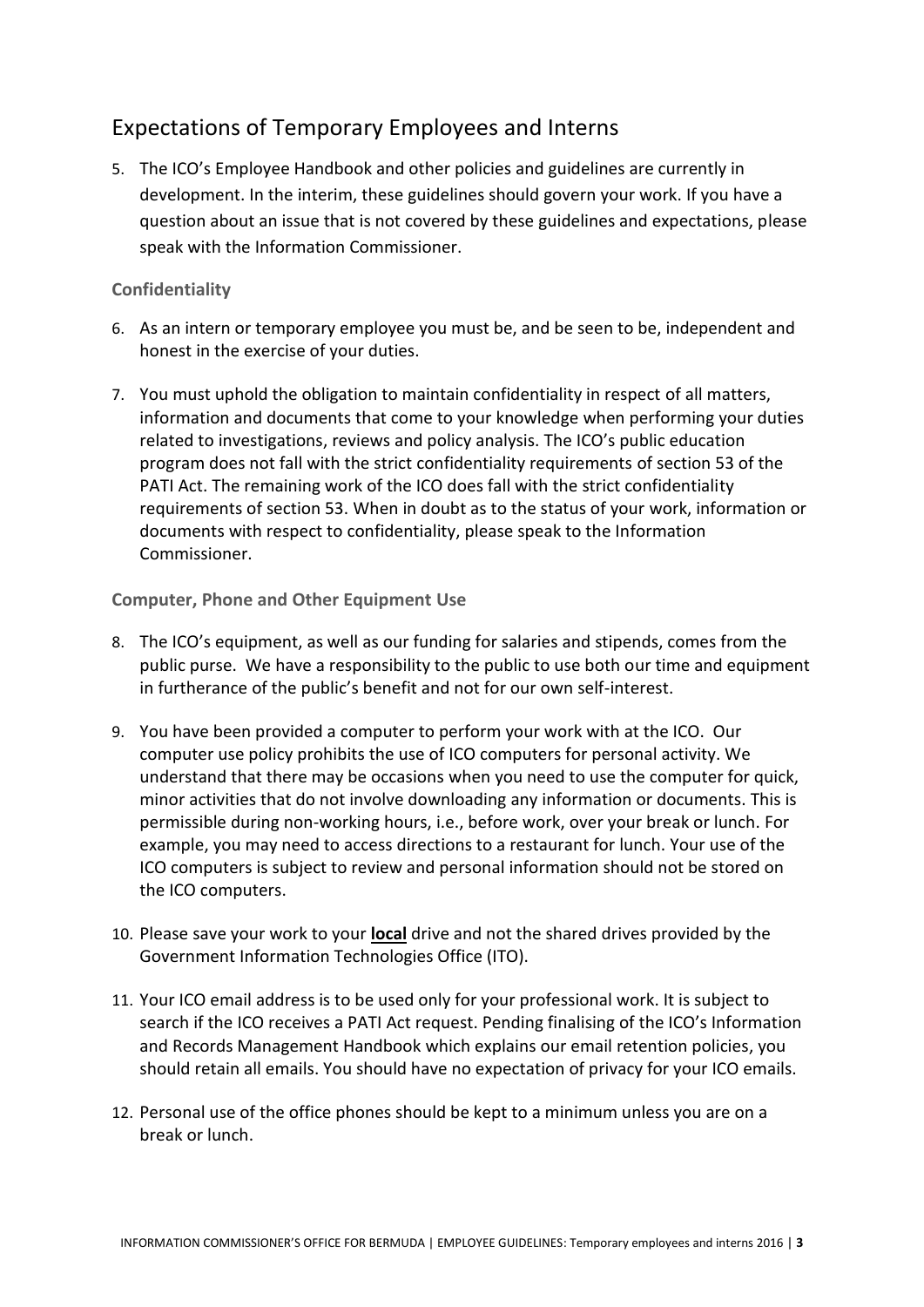- 13. Use of your personal phones for calls or texts during office hours should be kept to a minimum unless you are on a break or lunch.
- 14. Please do not use any other ICO equipment for your personal use.

## Register of Interests

15. Temporary staff who will be working on reviews or investigations must complete a Register of Interests Form. Full details of what is expected of you are set out in the Register of Interests Policy and Guidance along with a form for completion at the start of your employment. For temporary staff, the register will be held on file by the ICO and available to the public upon request, but will not be proactively published on the website unless you wish for us to do so.

## Contact Records

- 16. All incoming and outgoing phone contacts, in-person conversations and emails that involve the ICO's programmatic work or operations (not administrative work) should be documented in a contact record. The ICO staff should not have any "off-the-record" or informal contacts with individuals outside the ICO with respect to reviews, investigations or policy work.
- 17. The contact record should include:
	- a. Name of contact
	- b. Date of contact
	- c. Type of contact (inquiry to ICO, consultation)
	- d. Means of contact (email or phone note or in-person meeting if meeting minutes are
		- not available)
	- e. Subject discussed
	- f. Any agreements or decisions reached or summary line of information provided
- 18. For example:
	- g. Phone note: Jane Smith, 29 June 2015: inquiry about where to file a request for records about the consolidation plan for elementary schools on the East End. Provided contact details for Ministry of Education Information Officer and explained process for filing a request for records.
- 19. Contact records should generally be only a sentence or two. When the ICO obtains our contacts management software, all contact records will be entered into the new system.
- 20. All members of the public should be treated with courtesy and respect. If you are uncertain of the answer to a question, please do not guess. Politely take the individual's information and query to pass along to the Information Commissioner.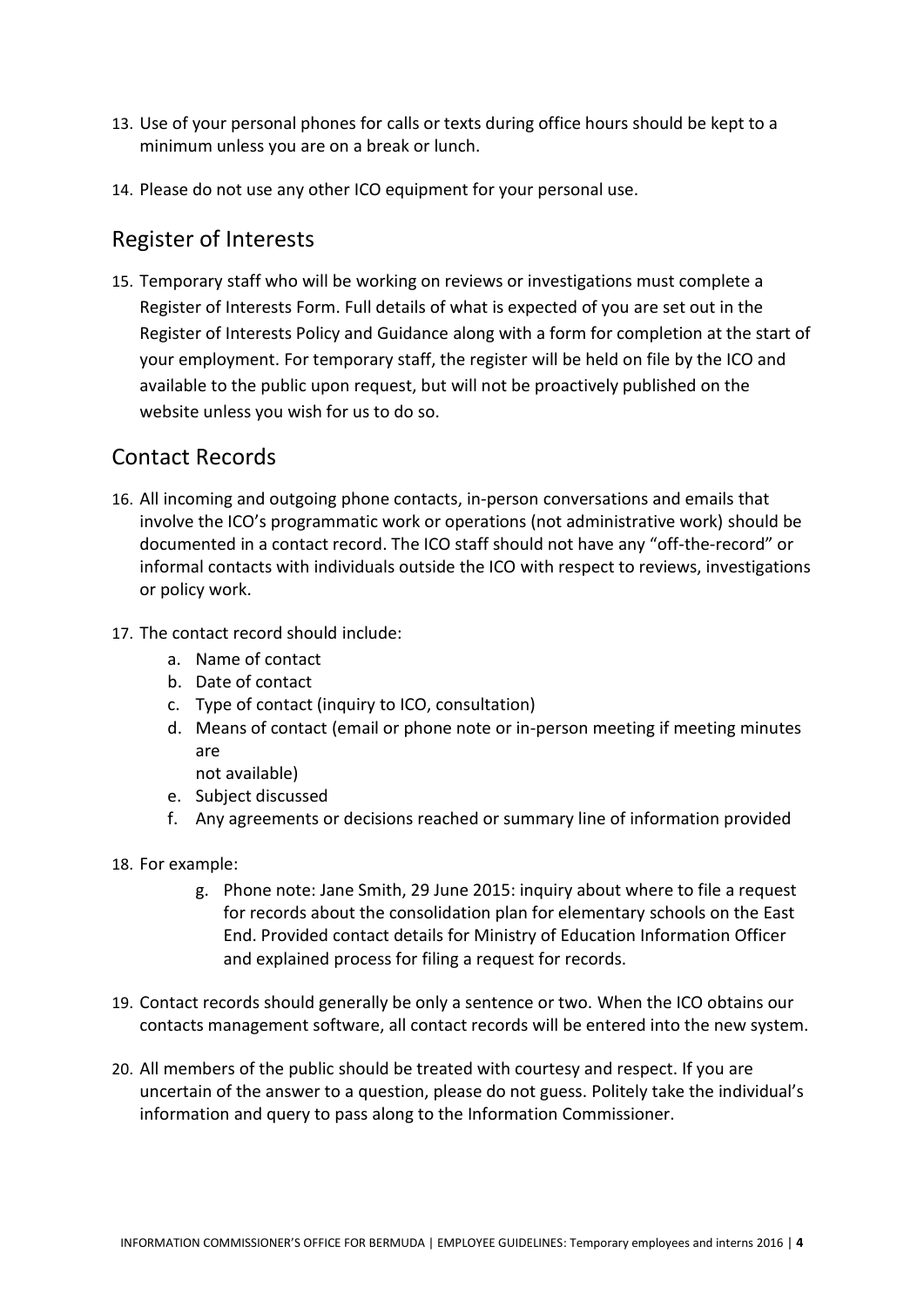# Other Obligations

- 21. The ICO maintains a "clean-desk" policy. This requires you to ensure that when you leave the office for lunch or the day that your hard copy working files are locked either in your desk drawers or the secure file room.
- 22. Upon your departure from the ICO, you will have a debrief meeting to review your ongoing confidentiality obligations and the proper recording or storing of your files, both hard copy and electronic.
- 23. Your internship or temporary employment may also be guided by other documents, such as your employment contract or internship agreement. These documents will govern issues such as your work hours, compensation, benefits, etc.
- 24. You will be asked to sign a log to show that you have read and understood these employee guidelines. You will be made aware of any future amendments.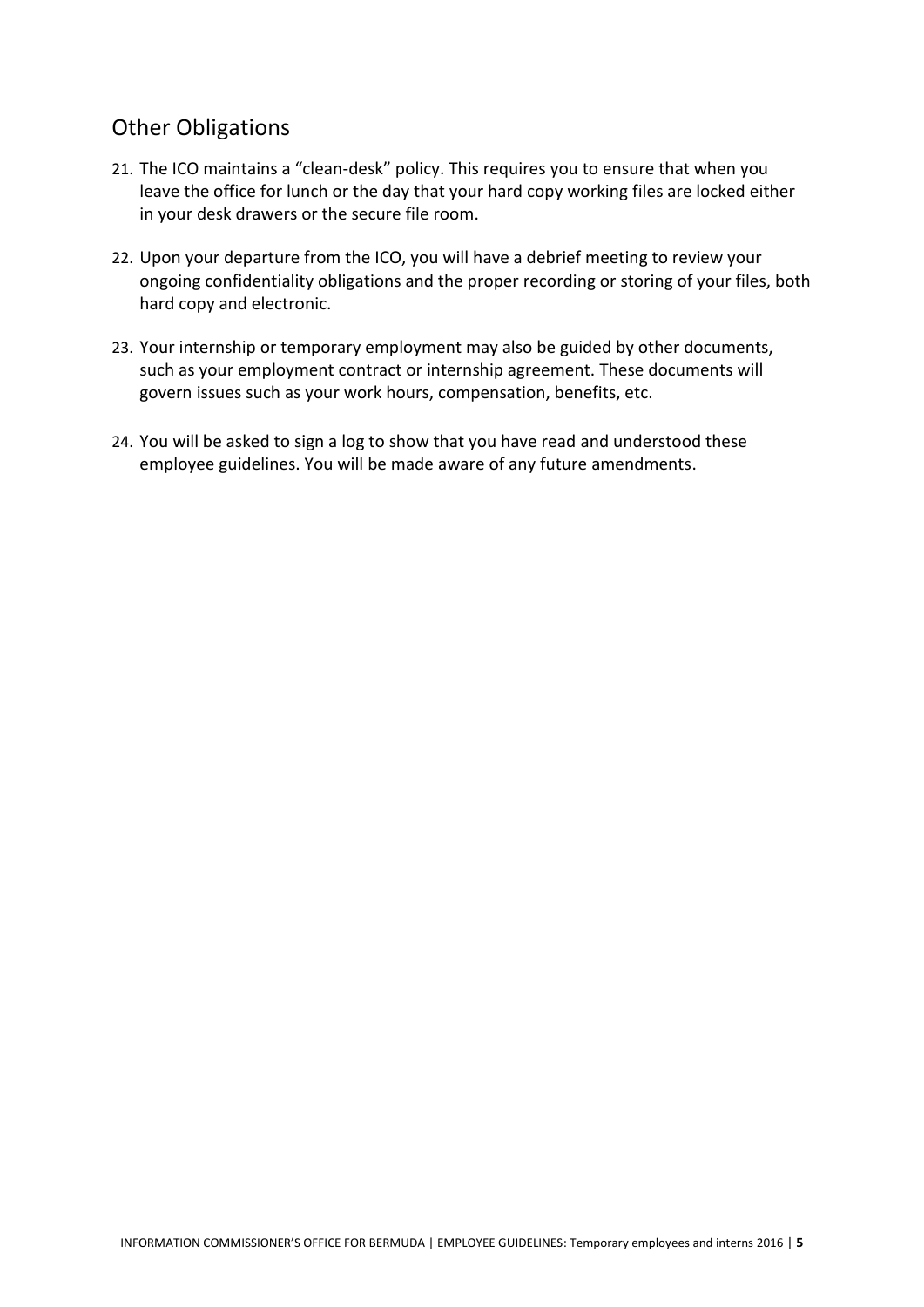# Signature Log

Please sign the log to indicate that you have read and understand the content of the employee guidelines.

| Position | Name | Signature | Date |
|----------|------|-----------|------|
|          |      |           |      |
|          |      |           |      |
|          |      |           |      |
|          |      |           |      |
|          |      |           |      |
|          |      |           |      |